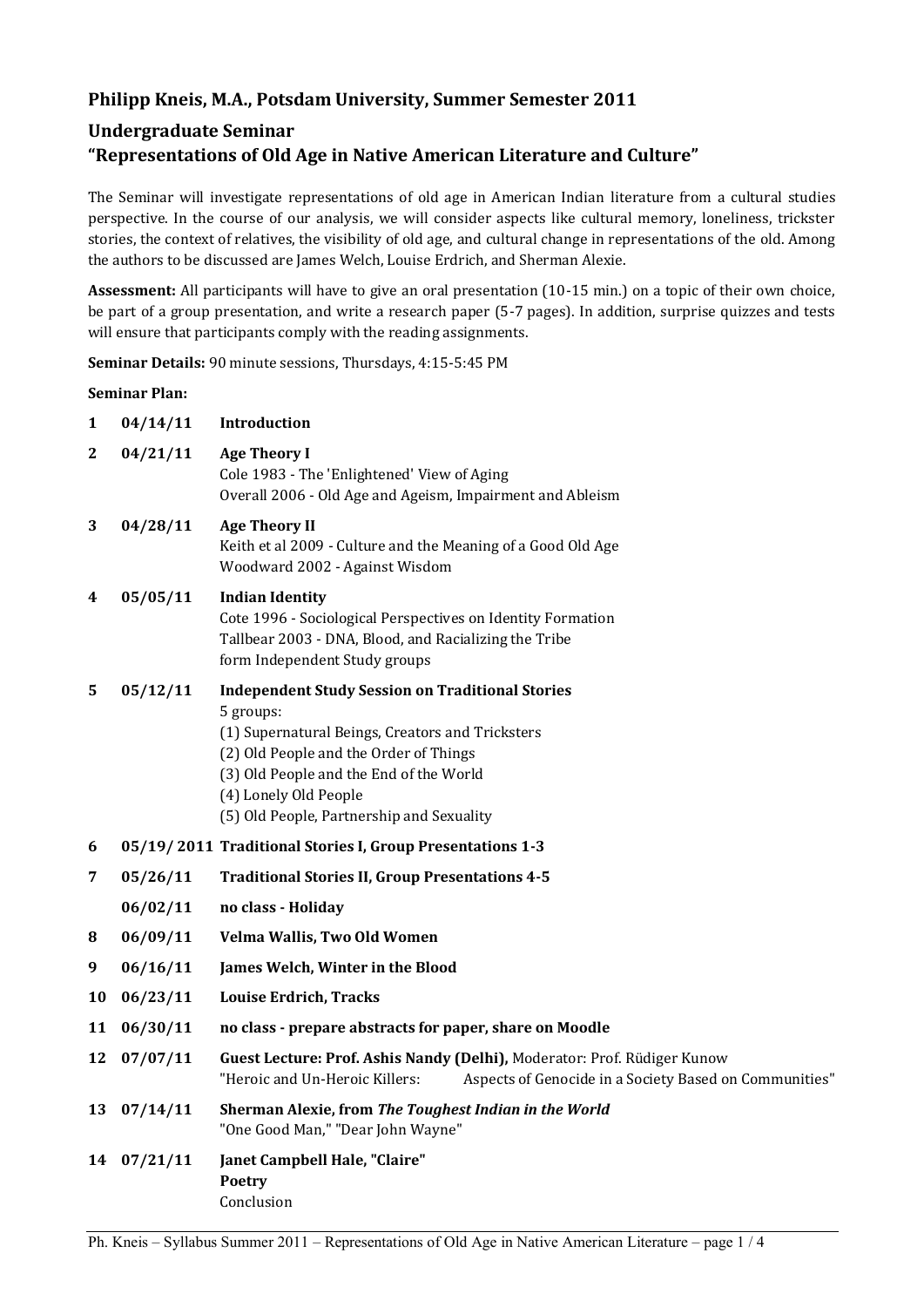### **Bibliography: Literary Texts**

Alexie, Sherman. *Reservation Blues.* New York: Grove P, 1995.

\_\_\_. "How to Write the Great American Indian Poem." *The Summer of Black Widows.* New York: Hanging Loose Press: 1996. 94-95.

- \_\_\_. "The Unauthorized Autobiography of Me." In: *One Stick Song.* New York: Hanging Loose, 2000. 13-25.
- \_\_\_. "Dear John Wayne." *The Toughest Indian in the World*. New York: Grove Press, 2000. 189-208.
- \_\_\_. "One Good Man." *The Toughest Indian in the World*. New York: Grove Press, 2000. 209-238.
- \_\_\_. Sherman. *Flight*. New York: Black Cat, 2007.

Bemister, Margaret. *Thirty Indian Legends of Canada.* Vancouver: Douglas and McIntyre, 1973.

Bierhorst, John, ed. *The Red Swan. Myths and Tales of the American Indians.* New York: Farrar, Straus and Giroux, 1976.

Crystos. *Dream On.* Vancouver, BC: Press Gang Publishers, 1991.

\_\_\_. *Fugitive Colors.* Cleveland: Cleveland State U Poetry Center, 1995.

Duncan, Barbara R. (Ed.). *Living Stories of the Cherokee.* Chapel Hill: U of North Carolina P, 1998.

Erdoes, Richard, Alfonso Ortiz. *American Indian Myths and Legends.* New York, Toronto: Pantheon, 1984.

Erdrich, Louise. *Tracks.* New York: Harper Perennial, 1988.

\_\_\_. *Four Souls.* New York: HarperCollins, 2004.

Hale, Janet Campbell. "Claire." Women on the Run. Moscow, ID: U of Idaho Press, 1999. 1-55.

Momaday, N. Scott. "Plainview 2." In: *In the Presence of the Sun.* Albuquerque: U of New Mexico P, 2009. 9-10. Tapahonso, Luci. *Blue Horses Rush In. Poems & Stories.* Tucson: U of Arizona P, 1997.

Wallis, Velma. *Two Old Women: An Alaskan Legend of Betrayal, Courage, and Survival.* Kenmore: Epicenter P, 1993.

Welch, James. *Winter in the Blood.* New York: Penguin, 1974.

- \_\_\_ *The Death of Jim Loney.* London, New York: Penguin, 1979.
- \_\_\_. *Riding the Earthboy 40.* New York: Penguin, 2004.

#### **Bibliography: Theoretical Texts**

Achenbaum, Andrew W. *Older Americans, Vital Communities. A Bold Vision For Societal Aging.* Baltimore: Johns Hopkins P, 2005.

Aldred, Lisa. "Plastic Shamans and Astroturf Sun Dances. New Age Commercialization of Native American Spirituality." *American Indian Quarterly* 24:3 (Summer 2000): 329-352.

Anderson, Benedict. *Imagined Communities. Reflections on the Origin and Spread of Nationalism.* London: Verso, 1983.

Assmann, Jan. *Das kulturelle Gedächtnis. Schrift, Erinnerung und politische Identität in frühen Hochkulturen.* München: C.H. Beck, 1997.

Beauvoir, Simone de. *The Coming of Age.* 1970. New York: W.W. Norton, 1996.

Bierhorst, John. "Introduction." In: John Bierhorst, ed. *The Red Swan. Myths and Tales of the American Indians.* New York: Farrar, Straus and Giroux, 1976. 3-33.

Black, Liza. "The Predicament of Identity." *Ethnohistory* 48:1-2 (Winter-Spring 2001): 337-350.

Burgess, Ernest W. *Aging in Western Societies*. Chicago: Chicago U P, 1961.

Butler, Judith. *Gender Trouble: Feminism and the Subversion of Identity.* 1990. New York: Routledge, 1999.

\_\_\_. *Precarious Life: The Powers of Mourning and Violence.* New York: Verso, 2006.

Butler, Robert N. *The Longevity Revolution. The Benefits and Challenges of Living a Long Life.* New York: PublicAffairs, 2008.

Chakrabarty, Dipesh. *Provincializing Europe. Postcolonial Thought and Historical Difference.* Princeton and Oxford: Princeton U P, 2000.

Clavan, Sylvia. "The Impact of Social Class and Social Trends on the Role of Grandparent." *The Family Coordinator*, October 1978. 351-357.

Cohen, Lawrence. "Old Age: Cultural and Critical Perspectives." *Annual Review of Anthropology* 23 (1994): 137- 158.

Cole, Thomas R. "The 'Enlightened' View of Aging: Victorian Morality in a New Key." *The Hastings Center Report* 13:3 (Jun. 1983): 34-40.

\_\_\_. *The Journey of Life. A Cultural History of Aging in America.* Cambridge: Cambridge U P, 1992.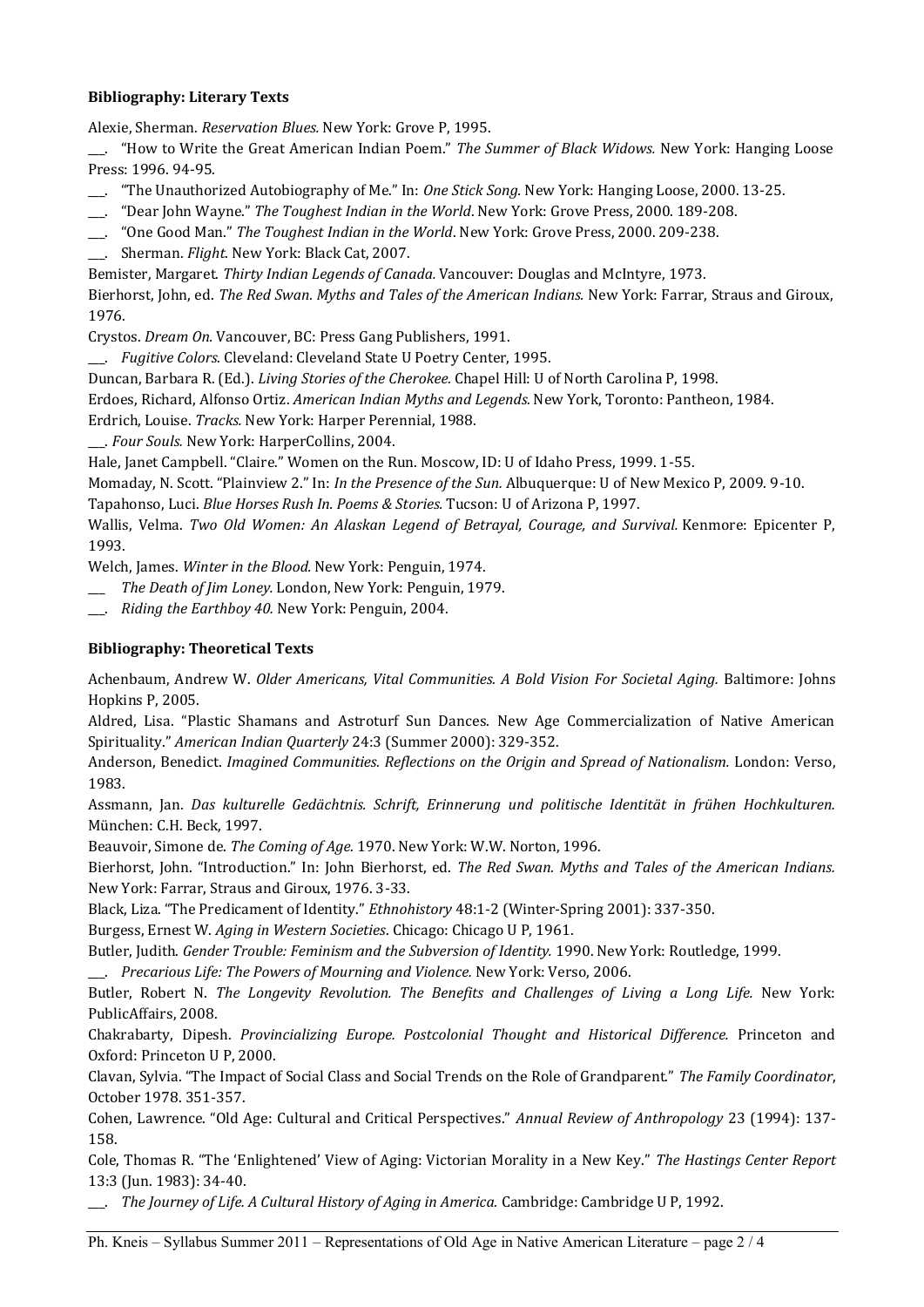\_\_\_. Introduction. In: Thomas R, Cole, Ruth E. Ray, Robert Kastenbaum (Eds.). *A Guide to Humanistic Studies in Aging: What Does It Mean to Grow Old?* Baltimore: Johns Hopkins U P, 2010. 1-29.

Cole, Thomas R, Claudia Edwards. "The 19th Century." In: Thane, Pat, Ed. *The Long History of Old Age.* London: Thames & Hudson, 2005. 211-262.

Cole, Thomas R., Sally Gadow, eds. *What Does It Mean To Grow Old? Reflections From the Humanities.* Durham: Duke U P, 1986.

Coles, Robert, ed. *The Erik Erikson Reader.* New York: W.W. Norton, 2000.

Cook-Lynn, Elizabeth. *Anti-Indianism in Modern America. A Voice from Tatekeya's Earth.* Urbana and Chicago: University of Illinois Press, 2001.

Côté, James. "Sociological Perspectives on Identity Formation: The Culture-Identity link and Identity Capital." *Journal of Adolescence* 19 (1996): 417-428.

Cruikshank, Julie. *The Social Life of Stories. Narrative and Knowledge in the Yukon Territory.* Lincoln and London: U of Nebraska P, 1998.

Cumming, Elaine, William Earl Henry. *Growing Old, the Process of Disengagement*. New York: BasicB ooks, 1961.

Deloria, Vine, jr. *Red Earth, White Lies: Native Americans and the Myth of Scientific Fact*. New York: Scibner, 1995.

Deloria, Vine, jr., Clifford M. Lytle. *The Nations Within. The Past and Future of American Indian Sovereignty*. Austin: U of Texas P, 1998.

Diamond, Jared. *The Rise and Fall of the Third Chimpanzee.* New York: Vintage, 1992.

\_\_\_. *Guns, Germs and Steel. A Short History of Everybody for the Last 13,000 Years.* London: Vintage, 1997.

Diamond, Stanley. "Introductory Essay." In: Radin, Paul. *The Trickster. A Study in American Indian Mythology.* New York: Schocken Books, 1972. xxi-xxv.

Dundes Alan. "North American Indian Folklore Studies." *Journal de la Société des Américanistes* 56 :1 (1967) : 53- 79.

Erikson, Erik. "Human Strength and the Cycle of Generations." 1964. In: Coles, Robert, ed. *The Erik Erikson Reader.* New York: W.W. Norton, 2000. 188-225.

Friedan, Betty. *The Feminine Mystique.* 1963. New York: W.W. Norton, 2001.

\_\_\_. *The Fountain of Age.* New York: Simon and Schuster, 1993.

Geary, Patrick J. *The Myth of Nations. The Medieval Origins of Europe.* Princeton: Princeton UP, 2002.

Grassian, Daniel. *Understanding Sherman Alexie.* Columbia: U of South Carolina P, 2005.

Gullette, Margaret Morganroth. "Age Studies and Gender." In: Code, Lorraine, ed. *Encyclopedia of Feminist Theories.* New York: Routledge, 2003.

\_\_\_. *Aged by Culture.* Chicago, London: U of Chicago P, 2004.

Hall, Stuart: "Cultural Identity and Diaspora." In: Patrick Williams and Laura Chrisman, Eds. *Colonial Discourse and Post-Colonial Theory: A Reader.* New York: Columbia U P, 1994. 392-403.

Katz, Stephen. *Cultural Aging. Life Course, Lifestyle, and Senior Worlds.* Petersborough, Plymouth, Sydney: Broadview P, 2005.

Keith, Jennie et al. *The Aging Experience. Diversity and Commonality Across Cultures.* Thousand Oaks, London, New Delhi: Sage, 1994.

Kunow, Rüdiger, Wilfried Raussert. "Introduction." Kunow, Rüdiger, Wilfried Raussert (Eds.) *Cultural Memory and Multiple Identities*. Berlin: LIT, 2008. 7-17.

\_\_\_. "The Coming of Age: The Descriptive Organization of Later Life." In: *Representation and Decoration in a Postmodern Age*. Ed. Alfred Hornung and Rüdiger Kunow. Heidelberg: Winter, 2009. 295-309.

Luckmann, Thomas. "Personal Identity as a Sociological Category." *Associazione Italiana di Psicologia e Sociologia Interattivo Costruttivista.* www.scienzepostmoderne.org /OpereComplete/ LuckmannThomasPersonalIdentity SociologicalCategory.pdf. Retrieved 2011/04/01.

Nelson, Melissa K. "Oral Tradition, Identity, and Intergenerational Healing." In: Andrew Jolivétte, Ed. *Cultural Representation in Native America.* Lanham: Altamira P, 2006. 96-110.

Overall, Christine. "Old Age and Ageism, Impairment and Ableism: Exploring the Conceptual and Material Connections." *Feminist Formations* 18:1 (Spring 2006): 126-137.

Quadagno, Jill. *Aging and the Life Course. An Introduction to Social Gerontology.* New York: McGraw-Hill, 2002.

Pearce, Roy Harvey. *Savagism and Civilization. A Study of the Indian and the American Mind*. Berkeley, Los Angeles, London: University of Berkeley Press, 1953/1988.

Radin, Paul. *The Trickster. A Study in American Indian Mythology.* New York: Schocken Books, 1972.